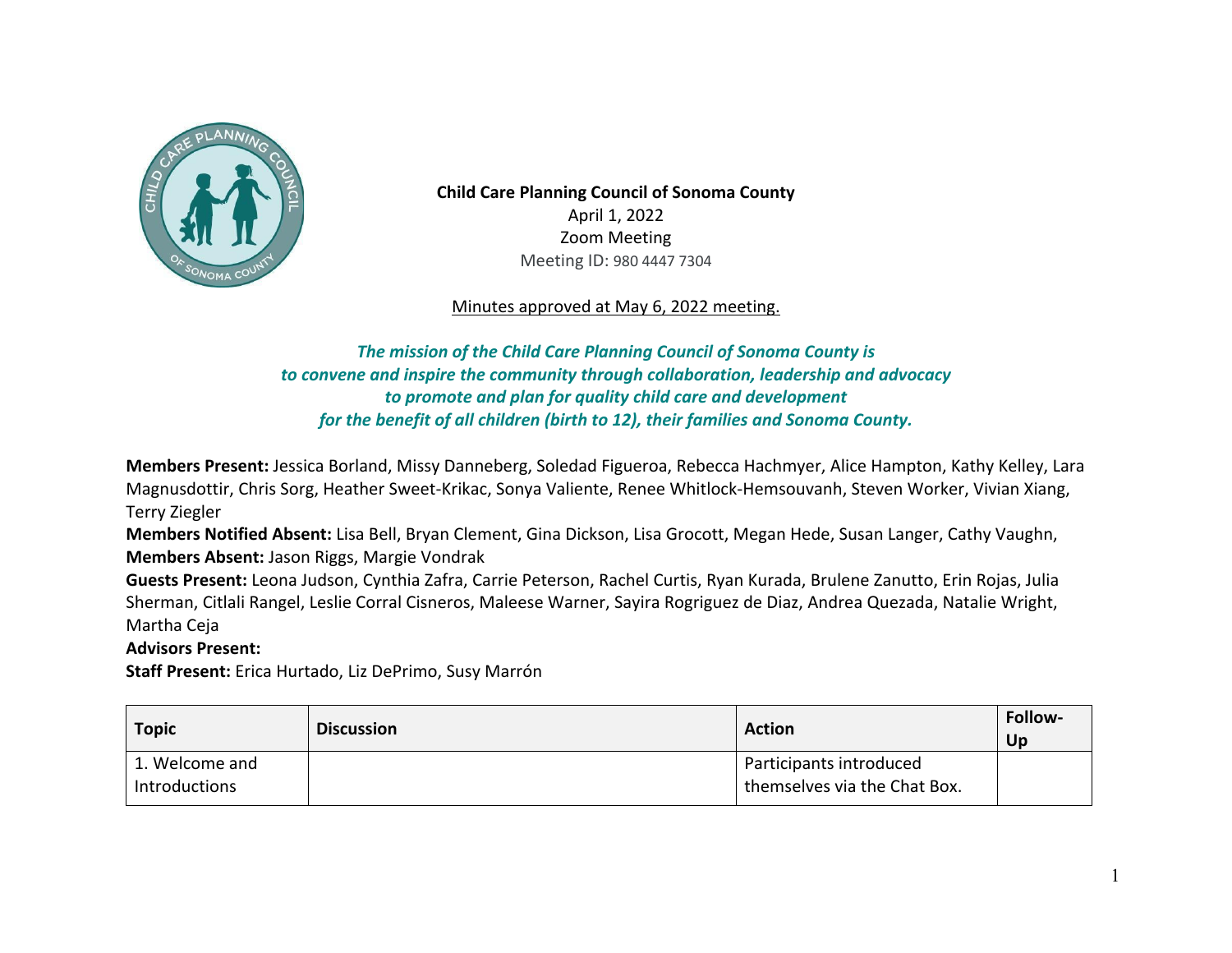| 2. Call to order **, | Co-Chair, Rebecca Hachmyer,     |  |
|----------------------|---------------------------------|--|
| Remote meeting       | called the meeting to order at  |  |
| guidelines           | 9:03 AM when quorum was         |  |
|                      | achieved.                       |  |
|                      |                                 |  |
|                      | A motion to call the meeting to |  |
|                      | order was made by Alice         |  |
|                      | Hampton.                        |  |
|                      | The motion was seconded by      |  |
|                      | Soledad Figueroa.               |  |
|                      |                                 |  |
|                      | <b>AYES: 14</b>                 |  |
|                      | NAYS: 0                         |  |
|                      | ABSTAIN: 0                      |  |
|                      | ABSENT: 9                       |  |
|                      |                                 |  |
| 3. Approval          | A motion to approve the         |  |
| of/Revisions to      | agenda was made by Chris Sorg.  |  |
| Agenda**             |                                 |  |
|                      | The motion was seconded by      |  |
|                      | Jessica Borland.                |  |
|                      |                                 |  |
|                      | The agenda was approved by a    |  |
|                      | roll call vote.                 |  |
|                      |                                 |  |
|                      | <b>AYES: 14</b>                 |  |
|                      | NAYS: 0                         |  |
|                      | ABSTAIN: 0                      |  |
|                      | ABSENT: 9                       |  |
|                      |                                 |  |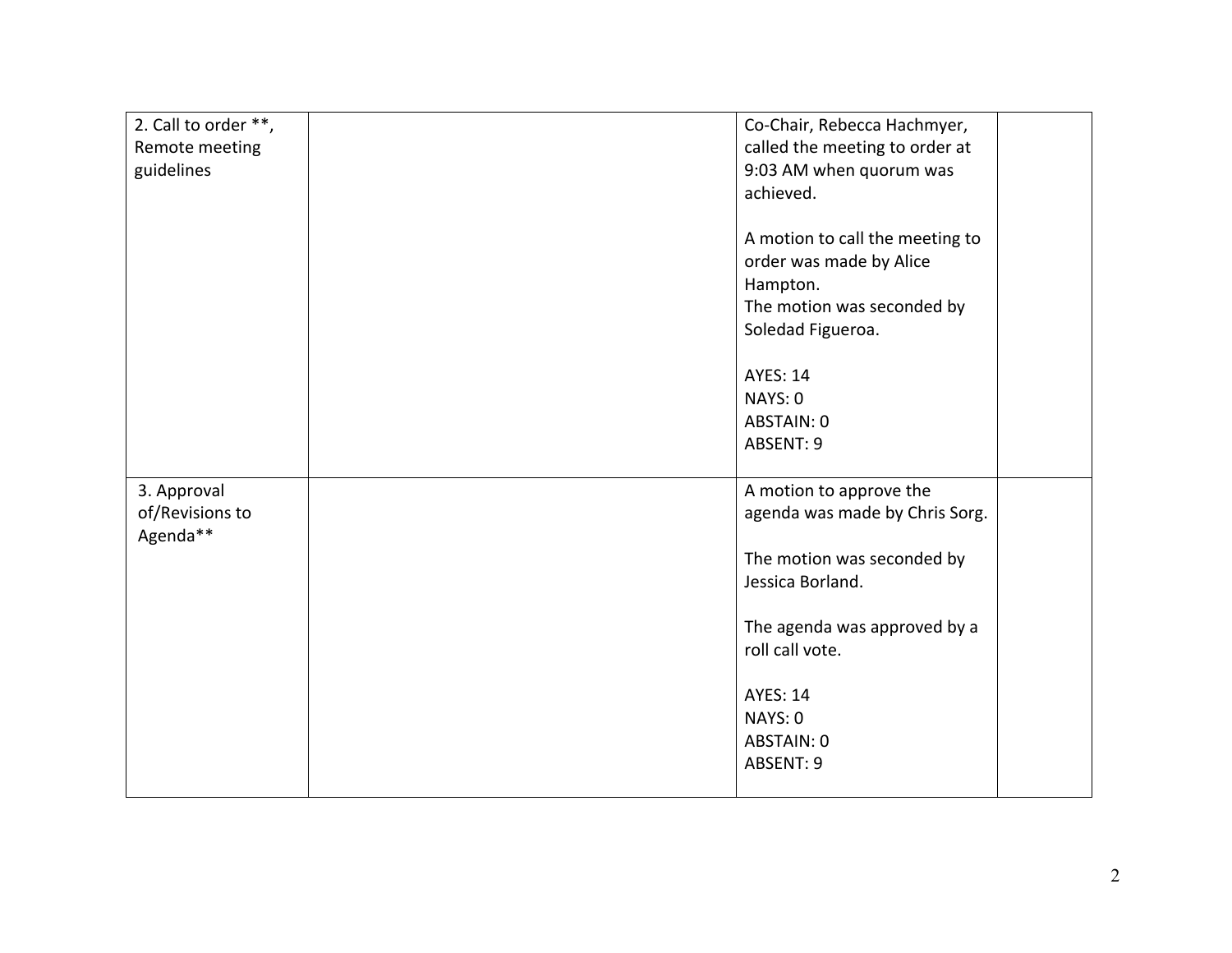| 4. Consent              |                                                      | A motion to approve the          |             |
|-------------------------|------------------------------------------------------|----------------------------------|-------------|
| Calendar**              |                                                      | consent calendar was made by     |             |
| a. CCPC Meeting         |                                                      | Renee Whitlock-Hemsouvanh.       |             |
| Minutes of              |                                                      |                                  |             |
| 3/4/22                  |                                                      | The motion was seconded by       |             |
| b. AB 361: Brown        |                                                      | Missy Danneberg.                 |             |
| Act                     |                                                      | The motion passed by a roll call |             |
| Teleconferencing        |                                                      | vote.                            |             |
| /Virtual Meeting        |                                                      |                                  |             |
| Requirements/           |                                                      | <b>AYES: 13</b>                  |             |
| Determination to        |                                                      | NAYS: 0                          |             |
| continue to hold        |                                                      | <b>ABSTAIN: 1</b>                |             |
| future Council          |                                                      | Terry Ziegler abstained.         |             |
| <b>Meetings Via</b>     |                                                      | ABSENT: 9                        |             |
| Teleconferencing        |                                                      |                                  |             |
|                         |                                                      |                                  |             |
| 5. Hot Topic            | The Higher Education SRJC/SSU Workgroup presented    |                                  | Susy will   |
| Presentation:           | on a career website that is under development and    |                                  | share the   |
| <b>Higher Education</b> | asked for participant input through a survey.        |                                  | survey      |
| SRJC/SSU                |                                                      |                                  | link in the |
| Workgroup               | Members of the workgroup include Missy Danneberg,    |                                  | follow-up   |
|                         | Alice Hampton, Megan Hede, Sheri Schonleber,         |                                  | email       |
|                         | Maleese Warner, and Vivian Xiang.                    |                                  | after the   |
|                         |                                                      |                                  | meeting.    |
|                         | Missy shared slides. Maleese shared that the         |                                  |             |
|                         | workgroup had the objective to create an interactive |                                  |             |
|                         | website for those interested in early childhood      |                                  |             |
|                         | education. The workgroup was able to secure a grant  |                                  |             |
|                         | from SRJC. The workgroup is collecting information   |                                  |             |
|                         | on career pathways for early childhood education     |                                  |             |
|                         | students.                                            |                                  |             |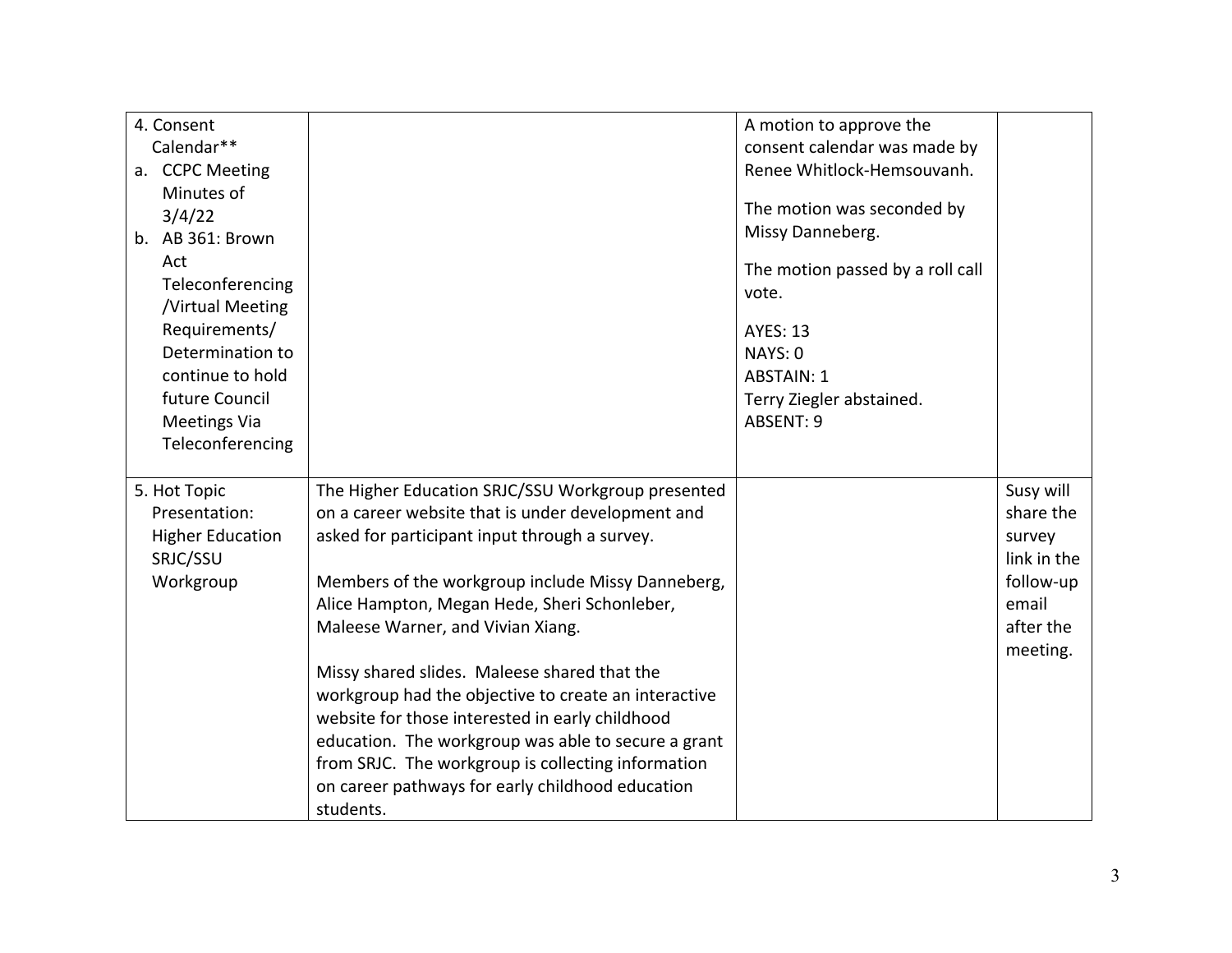|                                                                           | Missy shared the draft website. Maleese shared that<br>the workgroup is looking for feedback and input.<br>Missy shared a link to a survey in the chatbox and<br>asked attendees to take a few minutes to complete it.<br>Kathy suggested simplifying the categories so that<br>they are clear to people who are considering entering<br>the field. Specifically, she suggested consolidating the<br>preschool teacher categories. Renee suggested<br>adding a category for preschool owners. Rebecca<br>suggested adding a category for expanded learning<br>and also suggested adding links to Edjoin.<br>Sonya suggested that the website be presented to<br>students at SRJC and SSU. Missy agreed and shared<br>that both SRJC and SSU have intro courses which the<br>workgroup feels will be a good forum to share the<br>website. Sonya shared her support for this project<br>and shared that she feels it will be an important<br>resource for young adults like her daughter.<br>Kathy invited SSU students in attendance to share<br>their opinions on the website. Two students shared<br>support for the website and agreed that this<br>information will be helpful to students. |  |
|---------------------------------------------------------------------------|-------------------------------------------------------------------------------------------------------------------------------------------------------------------------------------------------------------------------------------------------------------------------------------------------------------------------------------------------------------------------------------------------------------------------------------------------------------------------------------------------------------------------------------------------------------------------------------------------------------------------------------------------------------------------------------------------------------------------------------------------------------------------------------------------------------------------------------------------------------------------------------------------------------------------------------------------------------------------------------------------------------------------------------------------------------------------------------------------------------------------------------------------------------------------------------------------|--|
| 6. Child Care<br>Consumers/Child<br><b>Care Providers</b><br>Input/Member | Terry shared a new challenge she is experiencing; she<br>hired a qualified person who had had no experience<br>working with children due to the pandemic.                                                                                                                                                                                                                                                                                                                                                                                                                                                                                                                                                                                                                                                                                                                                                                                                                                                                                                                                                                                                                                       |  |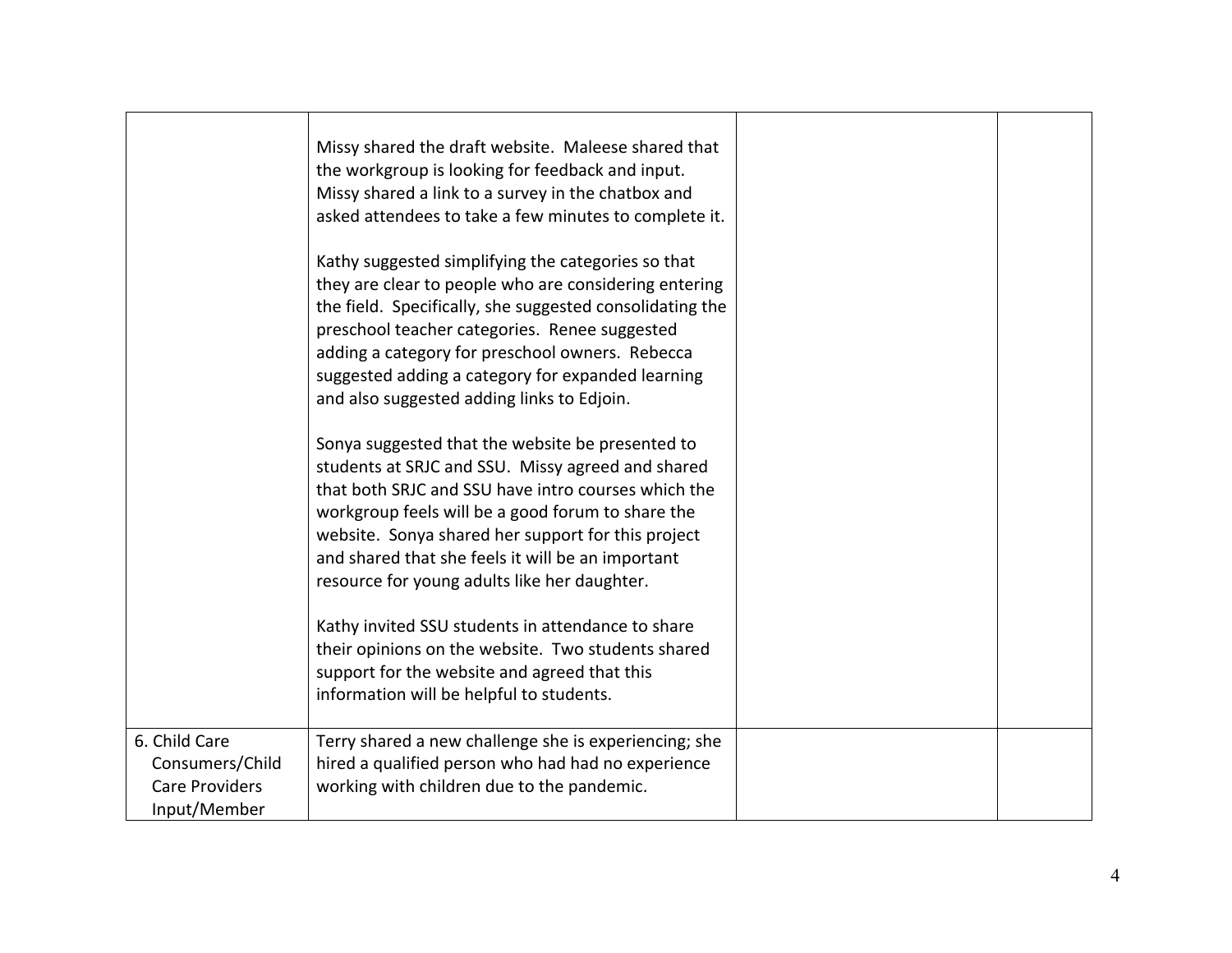| Announcements | Kathy shared that applications are available for next<br>year's Teaching Pyramid. There are also meetings<br>scheduled for people who would like more<br>information on the program. Kathy shared that the<br>program is a big commitment with a big positive<br>effect on programs.                                                                                                                                                                                                             |  |
|---------------|--------------------------------------------------------------------------------------------------------------------------------------------------------------------------------------------------------------------------------------------------------------------------------------------------------------------------------------------------------------------------------------------------------------------------------------------------------------------------------------------------|--|
|               | Rebecca shared that TP has been fantastic for her<br>program and has helped teachers to make positive<br>changes while supporting                                                                                                                                                                                                                                                                                                                                                                |  |
|               | Brulene shared that SCOE's UPK team is organizing a<br>parent forum on April 27 from 6:00 - 7:30. She is<br>looking for representatives from CA State Preschool,<br>Resource and Referral, Family Child Care, private<br>center operators, and others to share brief<br>presentations on the variety of choices parents have<br>for universal pre-kindergarten. Lara asked if Susy or<br>Brulene can send an email to CCPC members which<br>includes the request for participation on the panel. |  |
|               | Kathy suggested that Brulene reach out to<br>Humanidad who recently held an info session for<br>Spanish-speaking families on transitional kindergarten<br>and kindergarten readiness.                                                                                                                                                                                                                                                                                                            |  |
|               | Missy shared about the Evening of Honor on April 8th,<br>5:30 - 8:30. The link to register for the Evening of<br>Honor was provided in the chatbox. Rebecca asked if<br>there is a cost, and also asked who may attend. Missy<br>shared that the event is free for people in the field of                                                                                                                                                                                                        |  |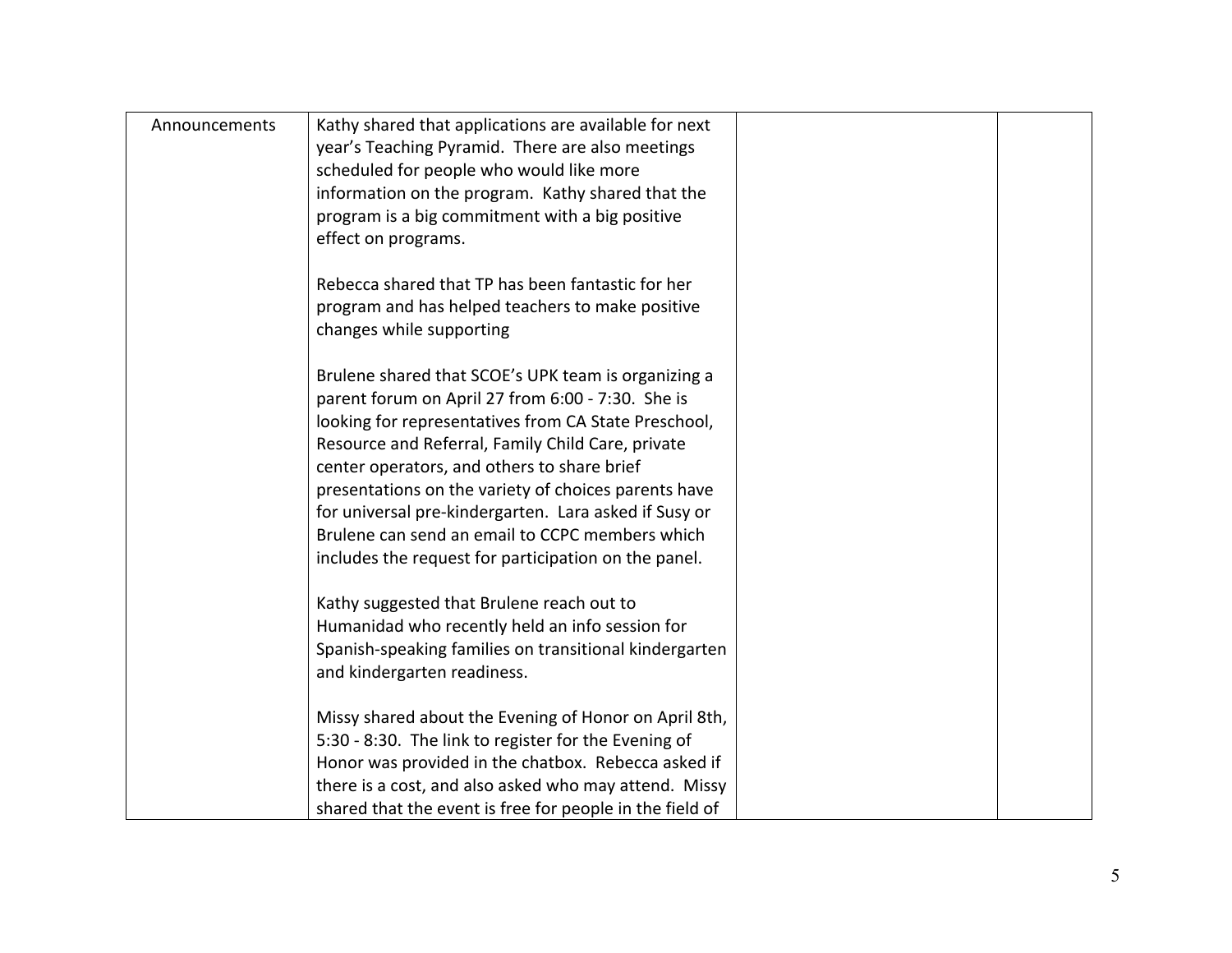|                                                | early childhood education, and for guests outside the<br>field, a donation is recommended.<br>Susy shared that although there has not been much<br>planned for the Week of the Young Child this year or<br>in previous years during the pandemic, she<br>appreciates that the evening of honor will take place<br>during, and will honor the Week of the Young Child.                                                                                                                                                                                         |                                                                                                                                                                                                                                                                                                                               |
|------------------------------------------------|---------------------------------------------------------------------------------------------------------------------------------------------------------------------------------------------------------------------------------------------------------------------------------------------------------------------------------------------------------------------------------------------------------------------------------------------------------------------------------------------------------------------------------------------------------------|-------------------------------------------------------------------------------------------------------------------------------------------------------------------------------------------------------------------------------------------------------------------------------------------------------------------------------|
| 7. Public<br>Announcements                     | Natalie shared that First 5 is partnering with<br>Landpaths to provide an outdoor opportunity for self-<br>care for early learning and care providers and others<br>in the field. Children are welcome. Natalie shared<br>the flier in the chat box.                                                                                                                                                                                                                                                                                                          |                                                                                                                                                                                                                                                                                                                               |
| 8. Public Hearing on<br>Zip Code Priorities ** | Susy Marrón presented the draft version of the 2022<br>Zip Code Priorities Report. She presented slides with<br>information on why the report is needed, how data is<br>collected, and how data is used to create priorities.<br>Susy shared that if the council approves the report, it<br>will be sent to the County Superintendent for<br>approval and then to the County Board of Supervisors<br>for approval. Once final approval is received, the<br>report will be sent to the CA Department of Social<br>Services and the CA Department of Education. | A motion to begin the public<br>hearing on Zip Code Priorities<br>was made by Rebecca<br>Hachmyer.<br>The motion was seconded by<br>Missy Danneberg.<br>The motion passed by a roll call<br>vote.<br><b>AYES: 13</b><br>NAYS: 0<br>ABSTAIN: 0<br>ABSENT: 10<br>A motion for the Child Care<br>Planning Council to approve the |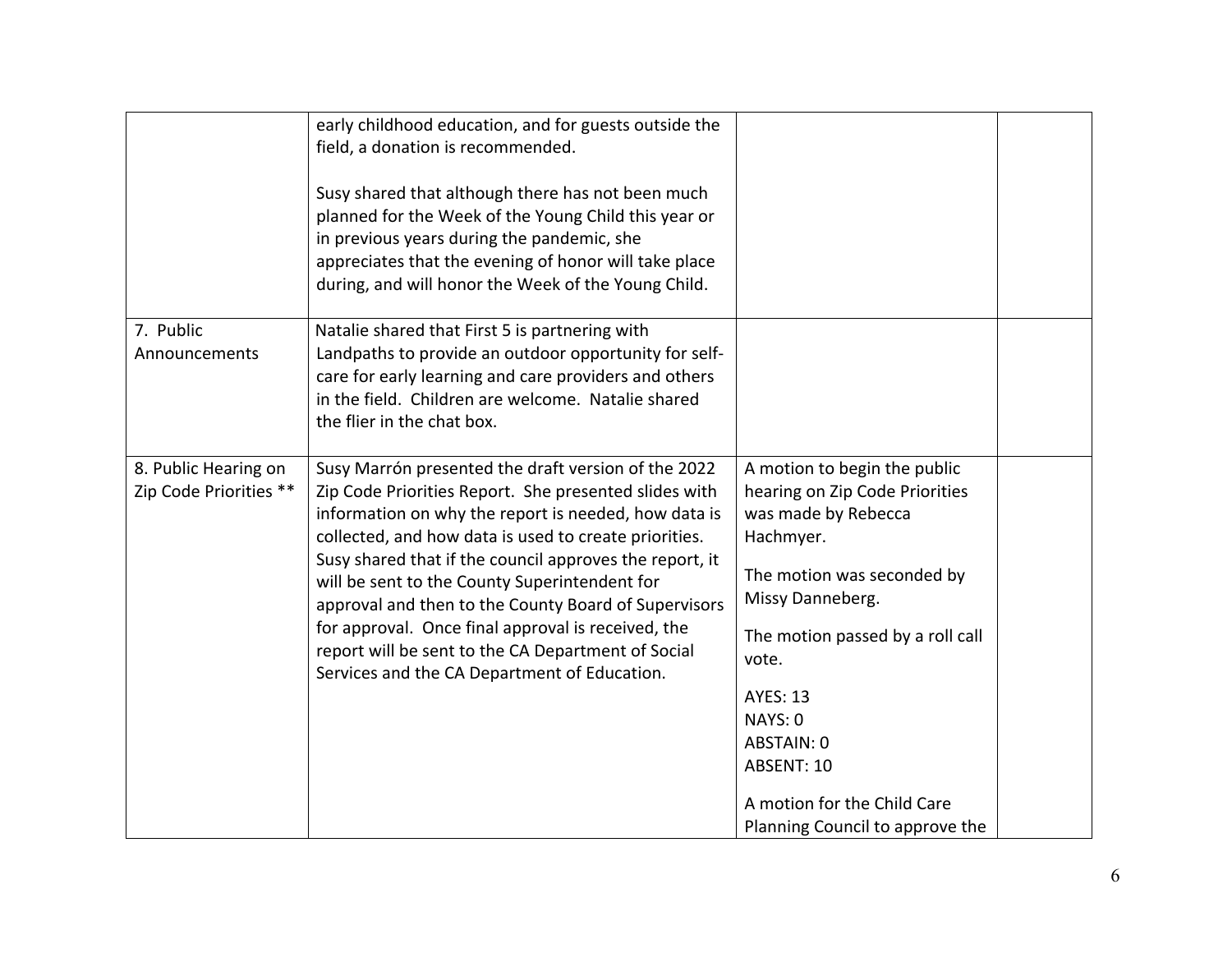| 9. Executive<br>Committee Report         | Renee Whitlock-Hemsouvanh shared that there was<br>not much feedback from participants after the March<br>CCPC meeting, and encouraged attendees to provide<br>feedback after today's meeting. The executive<br>committee voted to recommend that the zip code<br>priorities report be brought to the council for a vote.<br>Susy shared that the executive committee shared<br>support for an in-person retreat at Bishop's Ranch in<br>lieu of a virtual council meeting in May. The retreat<br>would include the council meeting and other<br>activities. | 2022 Zip Code Priorities Report<br>as presented was made by<br>Renee Whitlock-Hemsouvanh.<br>The motion was seconded by<br>Jessica Borland.<br>The motion passed by a roll call<br>vote.<br><b>AYES: 13</b><br>NAYS: 0<br>ABSTAIN: 0<br>ABSENT: 10 |                                                     |
|------------------------------------------|--------------------------------------------------------------------------------------------------------------------------------------------------------------------------------------------------------------------------------------------------------------------------------------------------------------------------------------------------------------------------------------------------------------------------------------------------------------------------------------------------------------------------------------------------------------|----------------------------------------------------------------------------------------------------------------------------------------------------------------------------------------------------------------------------------------------------|-----------------------------------------------------|
|                                          |                                                                                                                                                                                                                                                                                                                                                                                                                                                                                                                                                              |                                                                                                                                                                                                                                                    |                                                     |
| 10. CCPC Elections<br><b>Chair Elect</b> | Susy Marrón shared information on the process to<br>elect a new Chair-Elect. CCPC is currently accepting<br>nominations for the Chair-Elect position.<br>Nominations will be accepted through April 1, 2022.<br>Nominations should be made by the end of the day.                                                                                                                                                                                                                                                                                            |                                                                                                                                                                                                                                                    | Susy will<br>share<br>informati<br>on on the<br>new |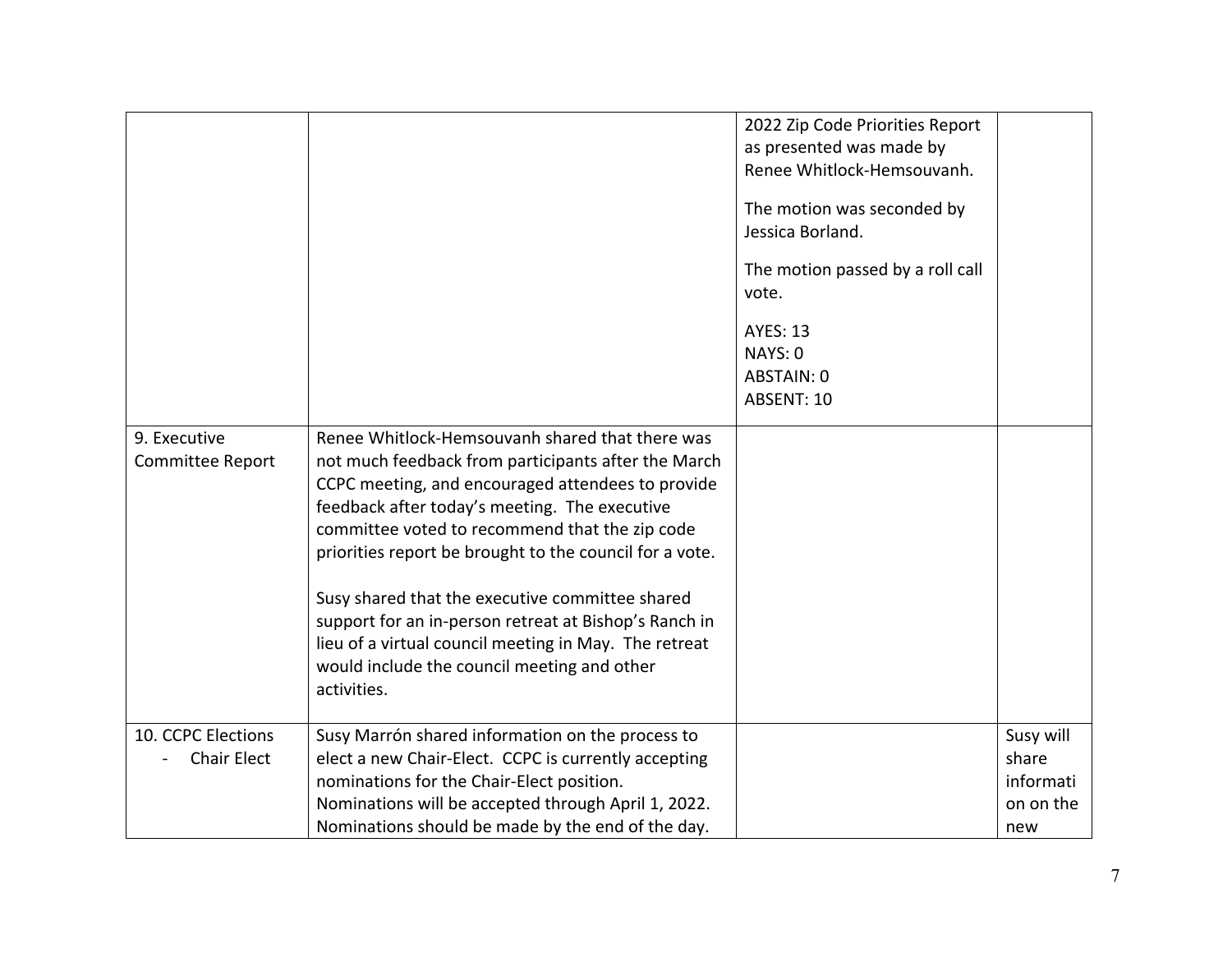|                           | Nominees must be CCPC voting members. Chair-Elect         | member     |
|---------------------------|-----------------------------------------------------------|------------|
|                           | term is July 1, 2022 - June 30, 2023, with the intention  | orientatio |
|                           | to move to the Chair position after the first year. It is | n in the   |
|                           | a three-year commitment. Susy asked that anyone           | follow-up  |
|                           | who is interested please reach out to her or to any       | email      |
|                           | member of the executive committee. Elections will         | after the  |
|                           | be held at the May council meeting.                       | meeting.   |
|                           |                                                           |            |
|                           | Susy shared that there have been no nominations as        |            |
|                           | of yet.                                                   |            |
|                           |                                                           |            |
|                           | Kathy shared that her experience as chair and co-         |            |
|                           | chair was positive and she encouraged members who         |            |
|                           | are interested to nominate themselves.                    |            |
|                           |                                                           |            |
|                           | Martha Ceja asked, "How do you become a CCPC              |            |
|                           | member?" Membership committee chair, Jessica              |            |
|                           | answered that the membership committee reviews            |            |
|                           | applications. Susy added that the council approves        |            |
|                           | appointments, followed by the County                      |            |
|                           | Superintendent, and lastly, the County Board of           |            |
|                           | Supervisors                                               |            |
|                           |                                                           |            |
|                           | Susy shared that a new member orientation will take       |            |
|                           | place next week.                                          |            |
|                           |                                                           |            |
| 11. Feedback & In-        | Links to the CCPC Feedback and                            | In-Kind    |
| <b>Kind Contributions</b> | In-Kind Contributions forms were made                     | Contributi |
| Forms.                    | available in the Chat Box.                                | ons forms  |
|                           |                                                           | will be    |
|                           |                                                           | emailed    |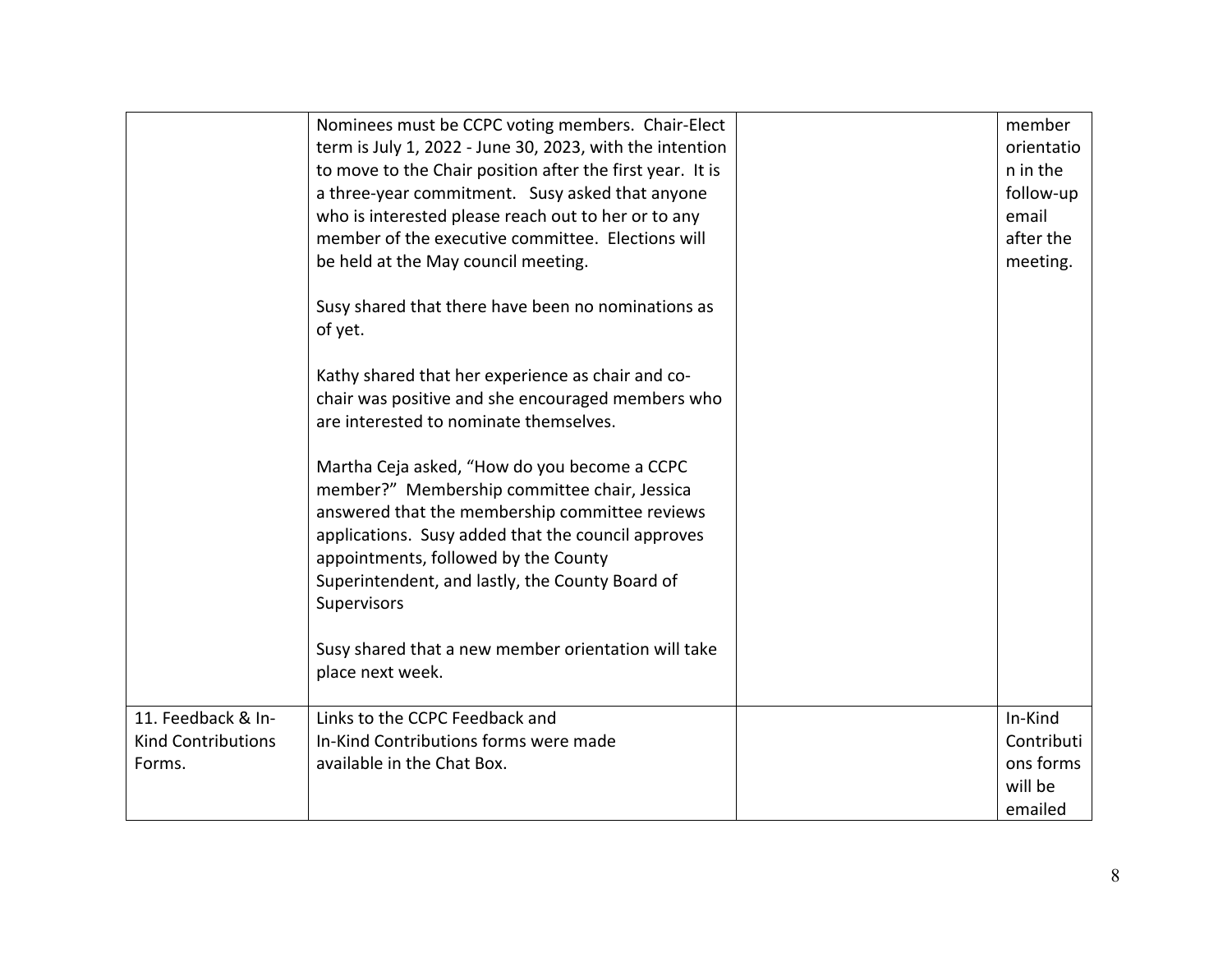|                 | All attendees, including non-members, were<br>encouraged to complete the CCPC Feedback and In-<br>Kind Contributions forms. Time was given during the<br>meeting for this purpose. |                              | to<br>participan<br>ts<br>following<br>the<br>meeting. |
|-----------------|------------------------------------------------------------------------------------------------------------------------------------------------------------------------------------|------------------------------|--------------------------------------------------------|
| 12. Adjournment |                                                                                                                                                                                    | The meeting was adjourned at | The next                                               |
|                 |                                                                                                                                                                                    | 10:22 am by unanimous        | meeting                                                |
|                 |                                                                                                                                                                                    | consent.                     | is on May                                              |
|                 |                                                                                                                                                                                    |                              | 6,2022                                                 |

## **Chat Box April 1, 2022**

08:59:34 From Erica Hurtado| CCPC to Everyone:

 the chat. Please help us in taking attendance by adding your name, agency, and a word describing how you are feeling this morning to

08:59:50 From Alice Hampton to Everyone:

Alice Hampton, SRJC. Good morning, everyone!

08:59:53 From Missy Danneberg to Everyone:

Missy Danneberg, Santa Rosa Jr College

09:00:13 From Leona Judson to Everyone:

Leona Judson, League of Women Voters

09:00:22 From Cynthia Z. to Everyone:

Cynthia Zafra, SSU EDEC student

09:00:30 From Carrie Petterson :) to Everyone:

Carrie Petterson, Student at Sonoma State University, feeling happy that it is Friday! :)

09:00:41 From Robert Muelrath to Everyone:

Good Morning, Soledad Figueroa River to Coast Children's Services

09:00:45 From Rachel Curtis to Everyone:

Rachel Curtis, SSU, ECS major. Good Morning! Happy to be here!

09:00:50 From Sonya Valiente to Everyone: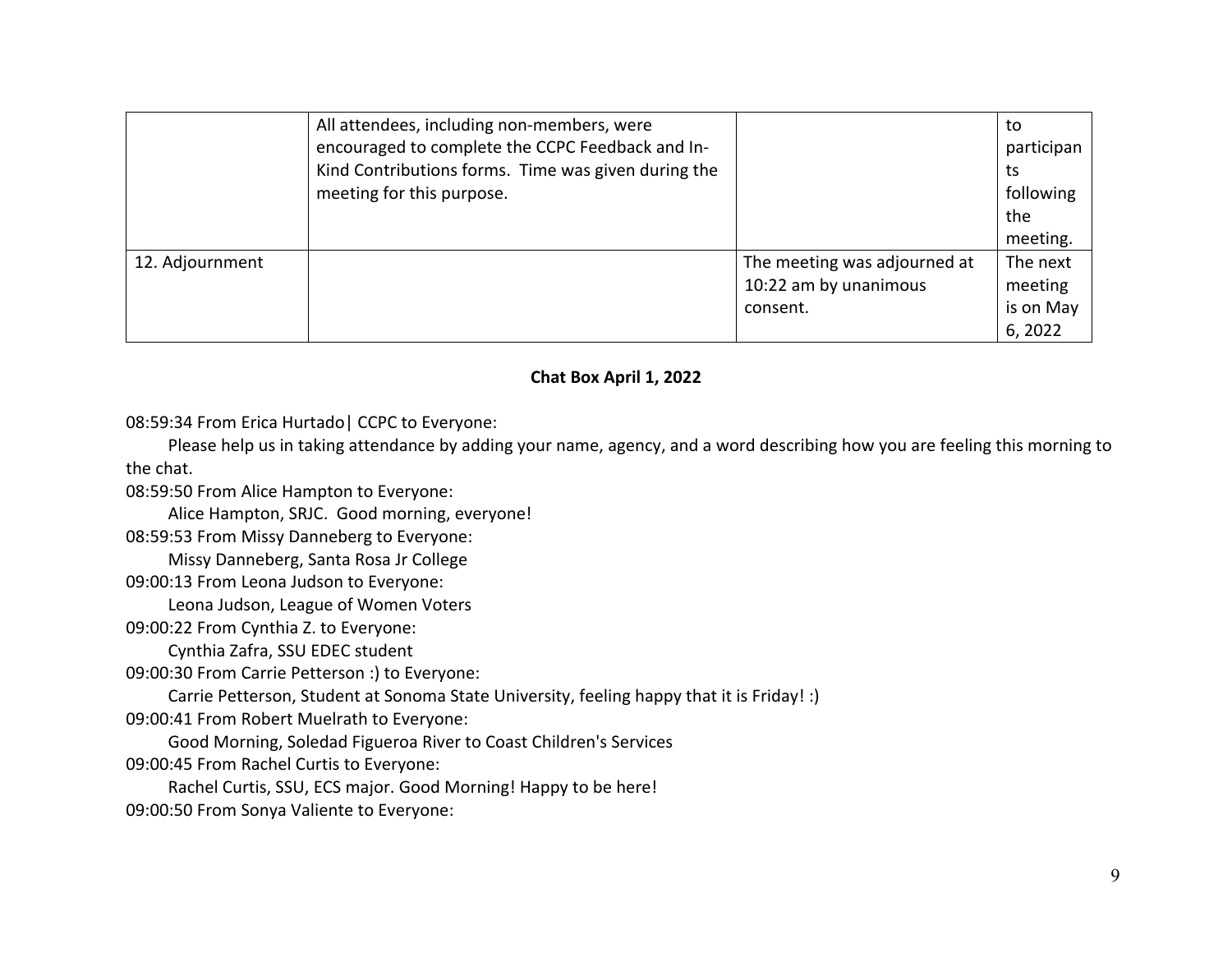Sonya Valiente, El Verano Preschool

09:00:52 From Liz DePrimo (she/her) to Waiting Room Participants:

Good morning and happy Friday! Liz DePrimo, CCPC / Sonoma County Office of Education

09:00:57 From Ryan Kurada to Everyone:

Good morning! Ryan Kurada, Sonoma County Office of Education

09:01:16 From Terry Ziegler to Everyone:

Hi. Terry Ziegler from Mt. Taylor here.

09:01:17 From Jessica Borland-Windsor Unified School District to Everyone:

Jessica Borland, Windsor Unified School District.

09:01:28 From Rebecca Hachmyer to Everyone:

Good morning! Rebecca Hachmyer, Old Adobe Union School District

09:01:38 From Brulene Zanutto to Everyone:

Happy Friday! Brulene Zanutto Sonoma County Office of Education

09:01:39 From Erin Rojas to Everyone:

Hello I am Erin Rojas, Sonoma State University Student. Happy to be here!

09:01:41 From Julia Sherman to Everyone:

Julia Sherman, SSU student, ECS major

09:01:41 From Citlali Rangel to Everyone:

Citlali Rangel, ECS major at Sonoma State

09:02:55 From Leslie Corral Cisneros (she/her/ella) to Everyone:

Good morning! Leslie Corral Cisneros, First 5 Sonoma County.

09:03:45 From Lara Magnusdottir to Everyone:

Good morning! Lara Magnusdottir, 4Cs Sonoma County. Sorry for the delay; my Zoom froze earlier!

09:04:51 From maleese warner to Everyone:

Maleese Warner SRJC

09:05:05 From Kathy Kelley - ELI to Everyone:

Hi - To everyone and all my SSU students!

09:05:24 From Erica Hurtado| CCPC to Everyone:

Welcome and thank you for joining us today.

 the chat. Please help us in taking attendance by adding your name, agency, and a word describing how you are feeling this morning to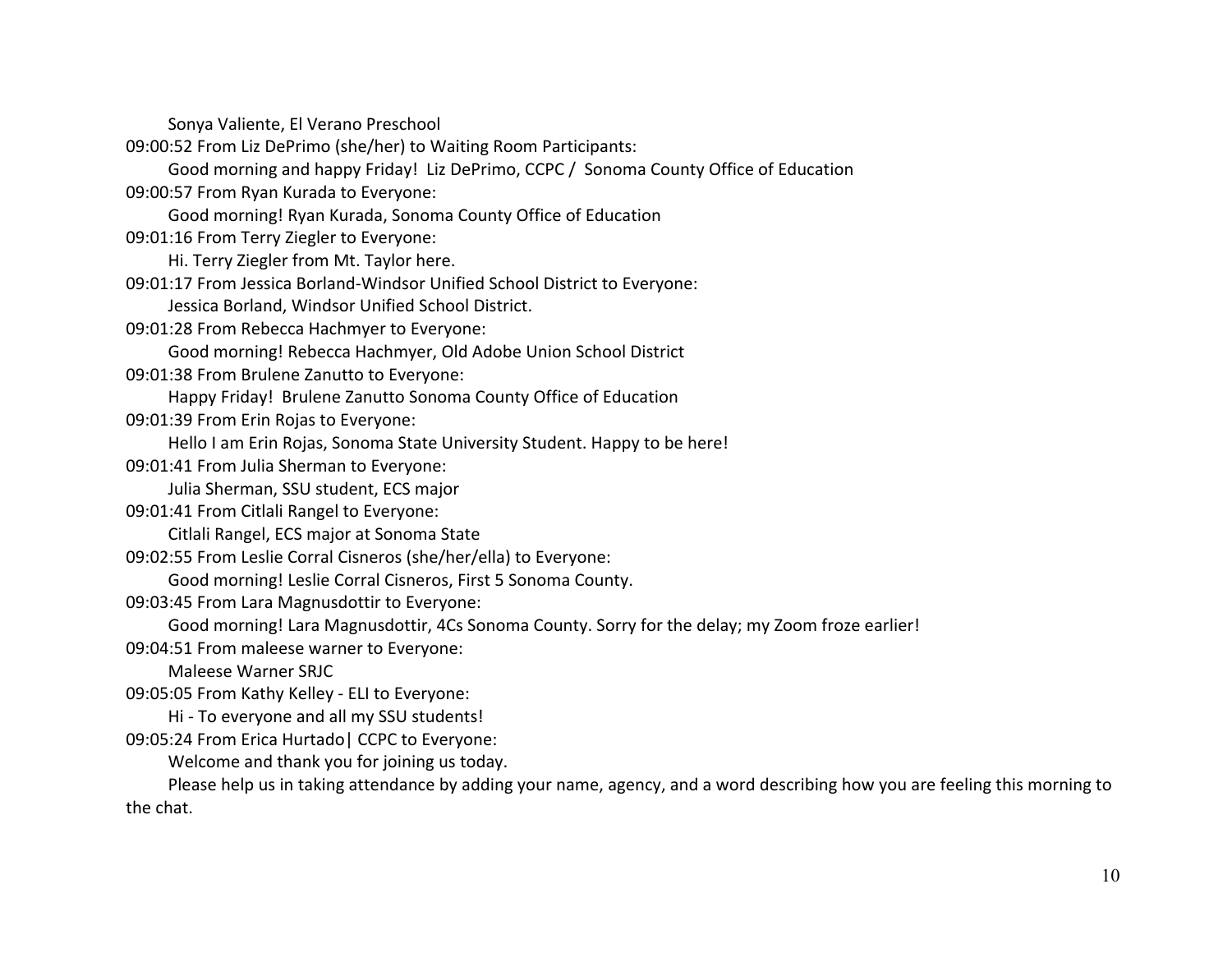09:05:27 From Sayira Rodriguez to Everyone:

Sayira Rodriguez de Diaz, SSU

09:05:55 From Kathy Kelley - ELI to Everyone:

Kathy Kelley, ELI, BUSY!

09:06:03 From Yajuan (Vivian) Xiang to Everyone:

Hi Vivian Xiang from SSU, and welcome to all SSU students

09:06:49 From Andrea Quezada to Everyone:

Andrea Quezada. SSU ECS Major

09:17:36 From Missy Danneberg to Everyone:

Survey for your input!!! <https://www.surveymonkey.com/r/QZ29V9X>

09:26:49 From Missy Danneberg to Everyone:

LPA is good idea. know any places to get info on child care consultant

09:33:43 From Rebecca Hachmyer to Everyone:

 Greetings SSU students! Welcome! If you are seeking more experience on the floor we are hiring in our Kids Care Expanded Learning programs in Petaluma  $\ddot{\bullet}$  email me at [rhachmyer@oldadobe.org](mailto:rhachmyer@oldadobe.org) to chat. We will work with your schedule! 09:37:06 From Sonya Valiente to Everyone:

Thank you so much!

09:37:06 From Liz DePrimo (she/her) to Waiting Room Participants:

Thank you Higher Ed Workgroup for this awesome work!

09:37:16 From Lara Magnusdottir to Everyone:

This is great, thank you!

09:37:20 From maleese warner to Everyone:

Thank you everyone for all your great ideas. Sorry I'm having technical difficulties today.

09:41:33 From Kathy Kelley - ELI to Everyone:

Teaching Pyramid applications are available and we have outreach meetings coming up.

<https://www.earlylearninginstitute.com/teachingpyramidapp>

09:43:41 From Kathy Kelley - ELI to Everyone:

Teaching Pyramid Info Night **INFORMATION NIGHT** 

Come learn more about this

opportunity to inspire and

train your staff!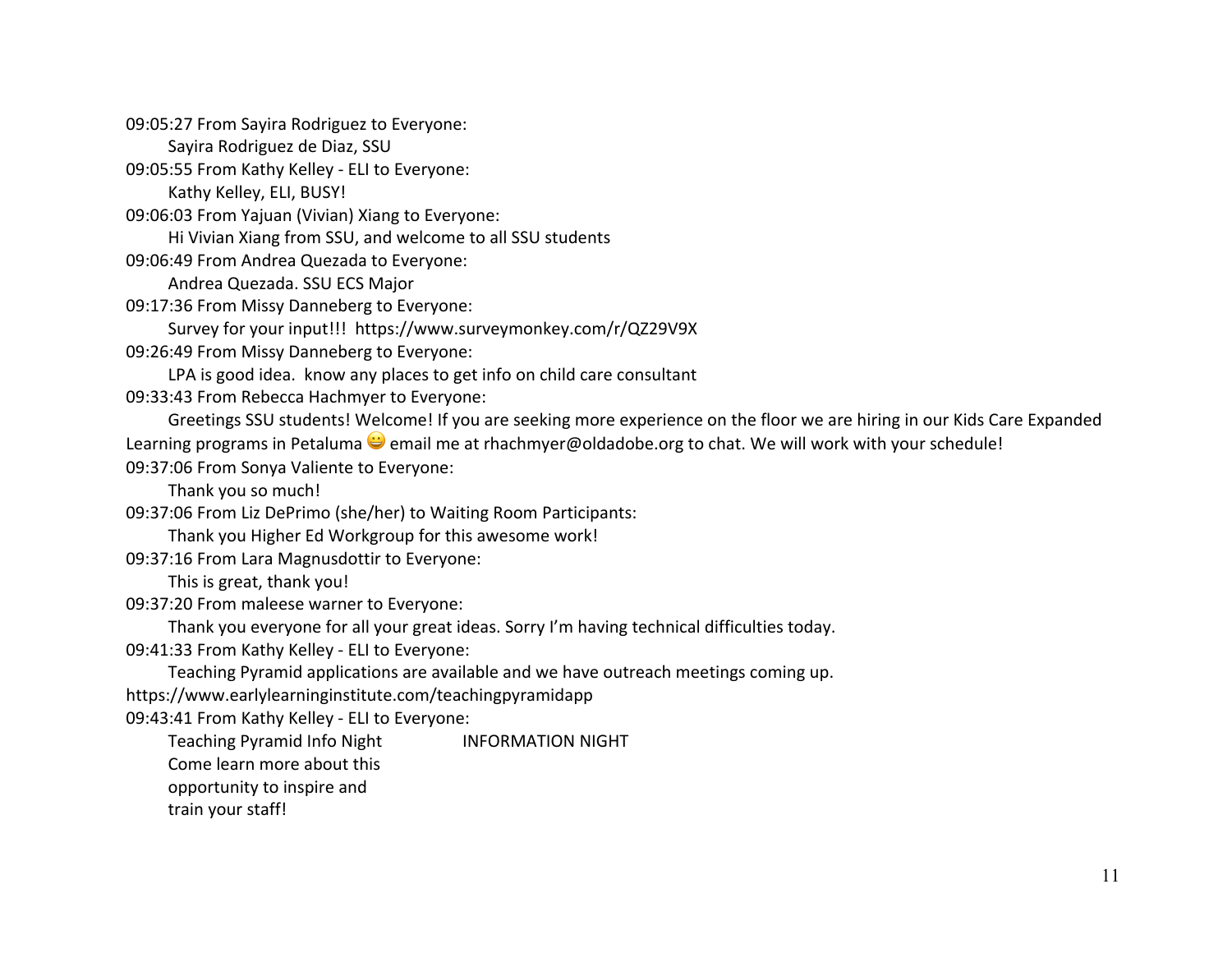Interpreta Oon Available

Dates: Choose one

Wed. April 13, 2022

Wed. April 20, 2022

Time: 6:00- 7:00 p.m

LocaOon: Zoom

<https://us06web.zoom.us/j/8291106>

0331?pwd=V2NndU5pSFJJV0hiNnZtR

DV4bGlYQT09

09:47:20 From Brulene Zanutto to Everyone:

[bzanutto@scoe.org](mailto:bzanutto@scoe.org) 

09:47:43 From Kathy Kelley - ELI to Everyone:

Humanidad - [https://srosahtes.org/](https://srosahtes.org)

09:48:47 From Erica Hurtado| CCPC to Everyone:

 Evening of Honor:<https://www.eventbrite.com/e/evening-of-honor-a-celebration-of-the-early-childhood-community>tickets-266231865677

09:49:51 From Brulene Zanutto to Everyone:

Ooops! I announced during the wrong part of the agenda. Sorry about that!

09:52:56 From Natalie Wright, she/her to Everyone:

 April 9, 10-12 at LandPaths Rancho Mark West Site (7125 St Helena Rd) Bilingual Mindfulness Walk. Kids are welcome! Lunch will be provided. Please register here<https://forms.gle/oFcz1y6JXuxhqYqc7>

09:54:50 From Kathy Kelley - ELI to Everyone:

I love Bishops Ranch and can likely get myself available to spend time there.

09:57:37 From mceja to Everyone:

How do you become a CCPC member?

09:58:24 From Erica Hurtado| CCPC to Everyone:

 09:58:41 From Erica Hurtado| CCPC to Everyone: Hi Martha!. Please visit our webpage for membership: <https://www.scoe.org/pub/htdocs/child-care-membership.html>

email me if you would like any other info: [ehurtado@scoe.org](mailto:ehurtado@scoe.org)

09:58:55 From mceja to Everyone:

Thanks Erica.